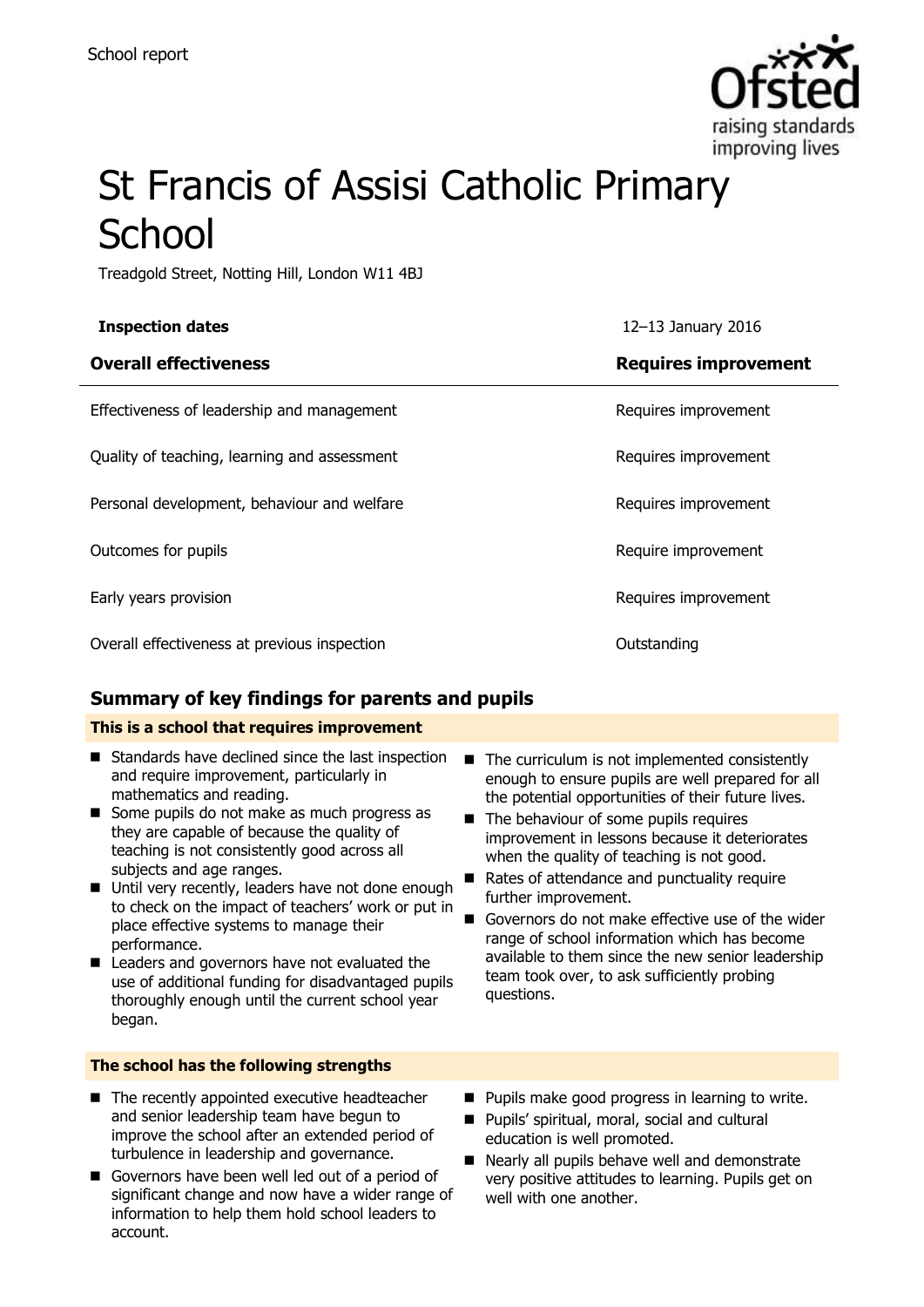

# **Full report**

### **What does the school need to do to improve further?**

- Ensure that all leaders, including middle leaders, continue to develop the skills necessary to hold all teachers, including those with less experience or who are new to the school, fully to account for implementing agreed teaching policies.
- **Ensure that leaders check to ensure that the agreed curriculum is clearly communicated and consistently** implemented by all teachers in all subjects.
- Continue to monitor and improve rates of attendance and punctuality so that these become at least good.
- Develop the skills of governors further so that they can use the full range of information available to them to hold leaders to account.
- Develop the outdoor area in the early years so that it offers effective opportunities for children to develop key skills across all areas of learning.
- **IM** Improve the quality of teaching, learning and assessment so that pupils' progress improves by:
	- ensuring all teachers have the necessary skills to implement agreed teaching policies effectively
	- $-$  improving the quality of the teaching of phonics so that pupils catch up more rapidly
	- providing the necessary support and challenge to enable teachers to use assessment information more effectively to plan learning which meet the needs of all pupils, including the least and most able
	- monitoring the effectiveness with which teachers use the resources provided to support disadvantaged pupils.

An external review of governance is recommended.

An external review of the school's use of the pupil premium is also recommended.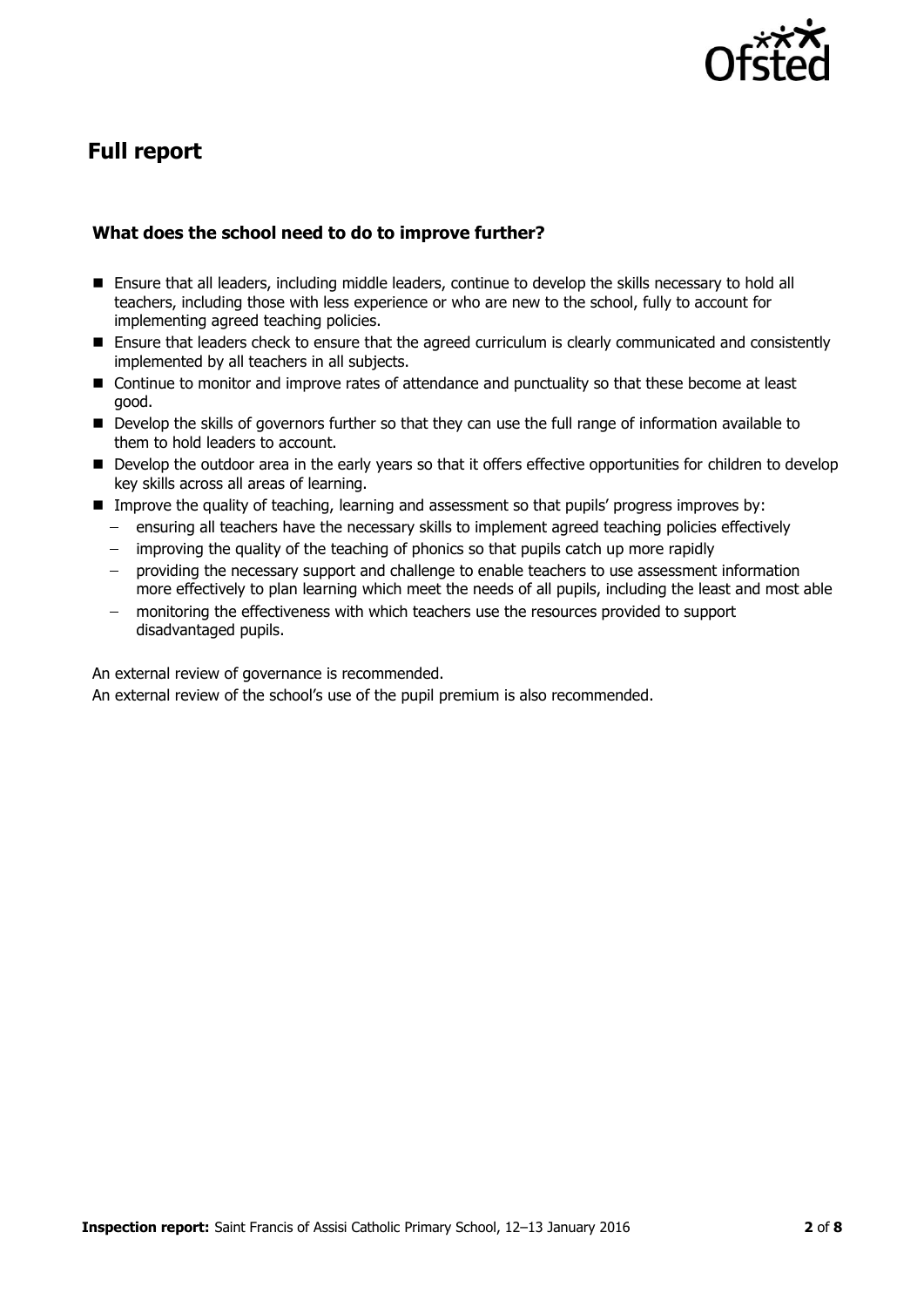## **Inspection judgements**

### **Effectiveness of leadership and management requires improvement**

- The recently appointed executive headteacher has restored the drive for improvement after an extended period of turbulence in school leadership. She has worked successfully with governors to appoint a capable senior leadership team. She has ensured that systems to plan for improvement and monitor the impact of leaders' actions are in place, with challenging but realistic timescales for improvement set out. However, this has not yet secured a consistently good quality of teaching or good outcomes for pupils in all subjects.
- Senior and middle leaders are using the expertise provided by colleagues in the executive headteacher's substantive school well to develop their own skills. They monitor the quality of teaching systematically and thoroughly. Teachers are given clear, precise advice about how to improve. Training to help teachers acquire or extend their skills is well selected. However, senior leaders have not ensured that all teaching is improving quickly enough to secure the rates of pupils' progress required to make up for previous underachievement. Leaders are faced with the additional challenge of developing the quality of teaching of staff who are very new to the school or less experienced. The skills they need to tackle this challenge are developing but still require improvement.
- The executive headteacher has ensured that a comprehensible system for managing the performance of teachers is now in place. Senior leaders have introduced a rigorous system to track and monitor the achievement of pupils and use it to evaluate the impact of teachers' work. This is helping senior leaders hold teachers more fully to account. It is also helping leaders to support teachers in planning lessons which are more closely matched to the needs of pupils.
- **Senior leaders have evaluated the school's effectiveness accurately and have established a culture where** the need to improve can be discussed openly. Some parents have noticed the changes and appreciate them. Others continue to express concerns that communications about improvements and learning are not clear or frequent enough.
- The new leadership team has focused sharply on improving the methods used to monitor the impact of the use of additional funding for disadvantaged pupils. This is allowing them to make decisions about whether or not to continue with specific interventions, based on their effectiveness. Consequently, leaders can demonstrate that gaps in attainment for disadvantaged pupils are closing for most disadvantaged pupils.
- The curriculum covers the required range of learning. It is suitably broad and balanced, offering effective opportunities for pupils to develop their spiritual, moral, social and cultural education. However, leaders' effectiveness in ensuring that the curriculum is implemented consistently requires improvement. Pupils demonstrate good skills in explaining how lessons, and the range of extra-curricular activities, help them consider challenging ideas. Pupils are expected to consider the views of others and contribute to the life of the school and the wider community. This is preparing them well for their future lives in Britain. Leaders have sought the views of pupils about how to improve the curriculum further, though not all of the plans resulting from this consultation have been fully implemented.
- The additional sport premium funding is being spent effectively to improve pupils' abilities in school sport and help them enjoy a wider range of activities.
- The local authority express confidence in the new leadership team. They have taken the decision to provide the governing body with the opportunity to act independently to resolve the challenges which have faced the school since the previous inspection.

### ■ The governance of the school

- The current Chair of the Governing Body has led governors effectively thorough a challenging period of change. He has ensured that the skills of governors in holding school leaders to account have developed. Governors now benefit from much more substantial information about outcomes for pupils and have the necessary skills to interpret this. However, governors do not always ask sufficiently searching questions to probe deeply enough into the impact of plans for improvement.
- Governors have played an important part in the recruitment of a new senior leadership team and in nurturing the relationship with a successful local school. They now have sufficient skills and information to check on the effectiveness of leaders' decisions about spending additional funding. They are now better placed to improve the accuracy of the decisions they make about rewarding teachers and monitoring safeguarding arrangements.
- The arrangements for safeguarding are effective. The new leadership team wasted no time in reviewing and improving arrangements to safeguard pupils when they took over. A governor checks on the arrangements regularly and staff are provided with appropriate training to ensure they can implement the

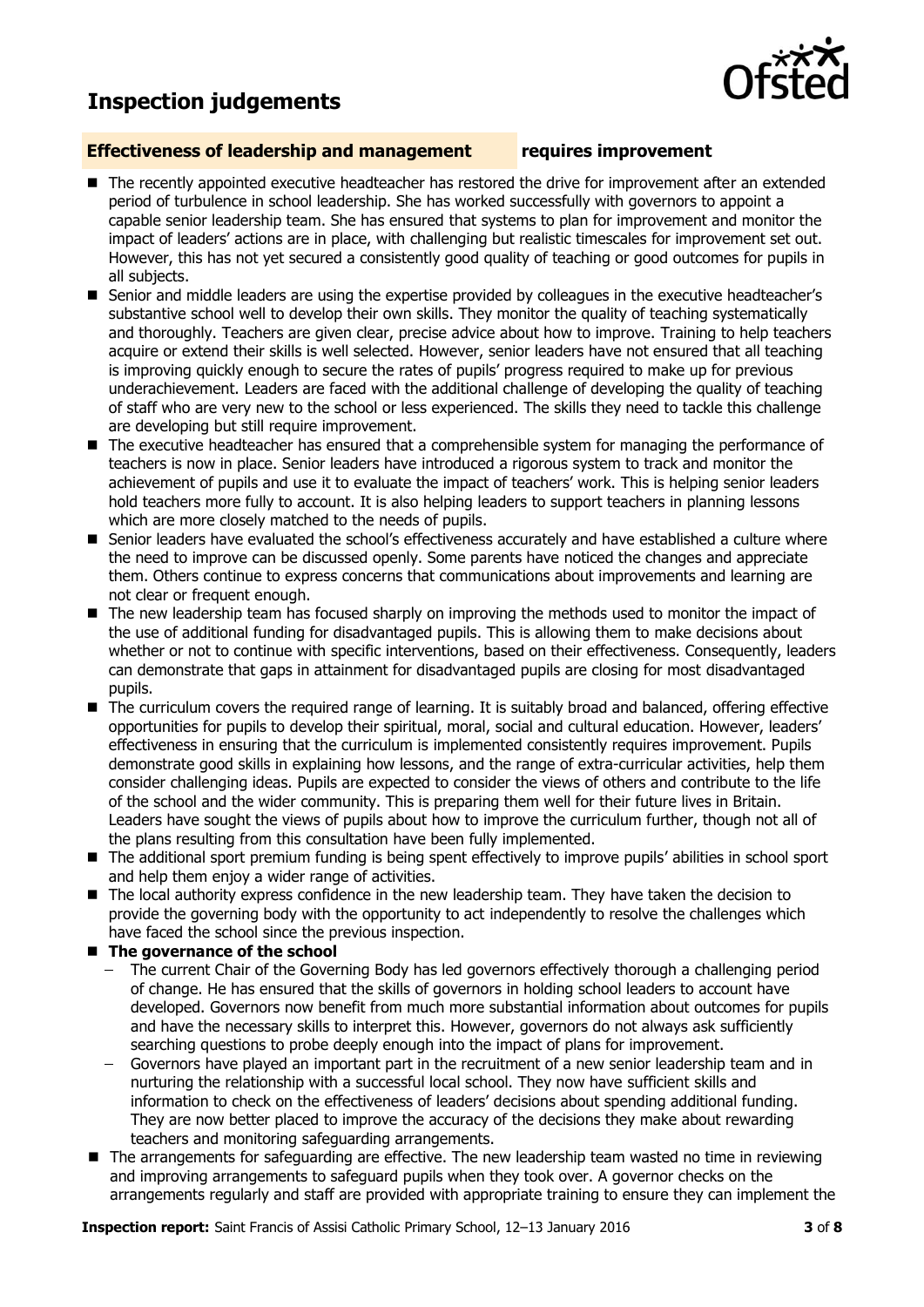

agreed policy. Leaders carry out thorough checks on the safety and security of the premises regularly. Pupils and parents who spoke to inspectors expressed confidence in the ability of leaders to keep pupils safe.

### **Quality of teaching, learning and assessment requires improvement**

- The quality of teaching is improving because senior leaders have established robust systems to check on the work of teachers. They are providing effective training to address weaker teaching and to help inexperienced teachers improve.
- **Teachers are using assessment information to plan lessons which meet the needs of pupils more closely.** Most teachers are using the school's policies to teach pupils skills in an agreed sequence and provide more helpful guidance to pupils. For example, the recently introduced calculations policy is accelerating the progress of pupils in mathematics, where it is being implemented effectively. However, work in pupils' books shows that these agreed policies are not used consistently well in all classes and across all subjects. Some teachers do not always provide the necessary resources to enable less-able pupils to understand how to tackle calculations in mathematics, for example.
- Some teachers, particularly at the end of Key Stage 2, ensure time is devoted to reminding pupils how to apply basic skills to tackling new concepts. They expect more-able pupils to think deeply and apply reasoning skills when solving problems. This ensures that work matches the needs of all pupils well and is quickening their progress. However, in some other classes, pupils are set work which is less closely aligned with their needs and sometimes is unnecessarily linked to their age rather than their ability.
- Teachers are successful in promoting a deeply embedded enjoyment of reading, despite some remaining limitations to the range of books available. Pupils are able to talk about their reading choices eloquently. However, the teaching of early reading skills and the recognition of the sounds that letters make requires further improvement.
- Teachers provide effective opportunities for pupils to write at length in a wide range of genres. They provide guidance which helps pupils make good progress in improving the content and structure of their writing. Teachers are also effective in enabling pupils to understand the link between reading and writing.
- Some teachers provide very effective direction and information to enable additional adults to support lessable pupils well. However, some support staff are not effectively deployed and do not always provide sufficiently clear guidance to help pupils make progress.

### **Personal development, behaviour and welfare requires improvement**

### **Personal development and welfare**

- The school's work to promote pupils' personal development and welfare requires improvement. The curriculum is not implemented consistently well enough to ensure that all pupils recognise the full range of opportunities their future lives may provide. The recent survey of pupils' views conducted by leaders is being used to plan improvements to this aspect of pupils' learning.
- **Pupils have learned how to keep themselves safe and leaders have ensured that this learning is relevant** to the place where they live. Pupils also understand the risks associated with the internet and can explain how to manage such risks.
- **Pupils say that changes introduced by the new leadership team make them more confident about seeking** help. They see senior leaders as approachable and accessible. They understand how bullying might occur and speak enthusiastically about how adults keep them safe from bullying.
- **Pupils know why fire drills are necessary and understand the importance of the school rules and routines.** Leaders check the safety of the premises regularly and thoroughly.

### **Behaviour**

- The behaviour of pupils requires improvement. Most pupils behave well in lessons and during play. However, the attitudes of a small minority of pupils are less positive when the quality of teaching diminishes.
- A very small number of pupils require regular support to manage their behaviour. This work is well supported by teachers and effectively ensures all pupils are included in lessons without disrupting the learning of others. Records kept by school leaders indicate that poor behaviour linked to bullying or discriminatory behaviour is rare. The majority of parents are supportive of the school's work to promote good behaviour.
- **Pupils are polite, enjoy wearing the school uniform and look after property well. They communicate** enthusiasm for learning.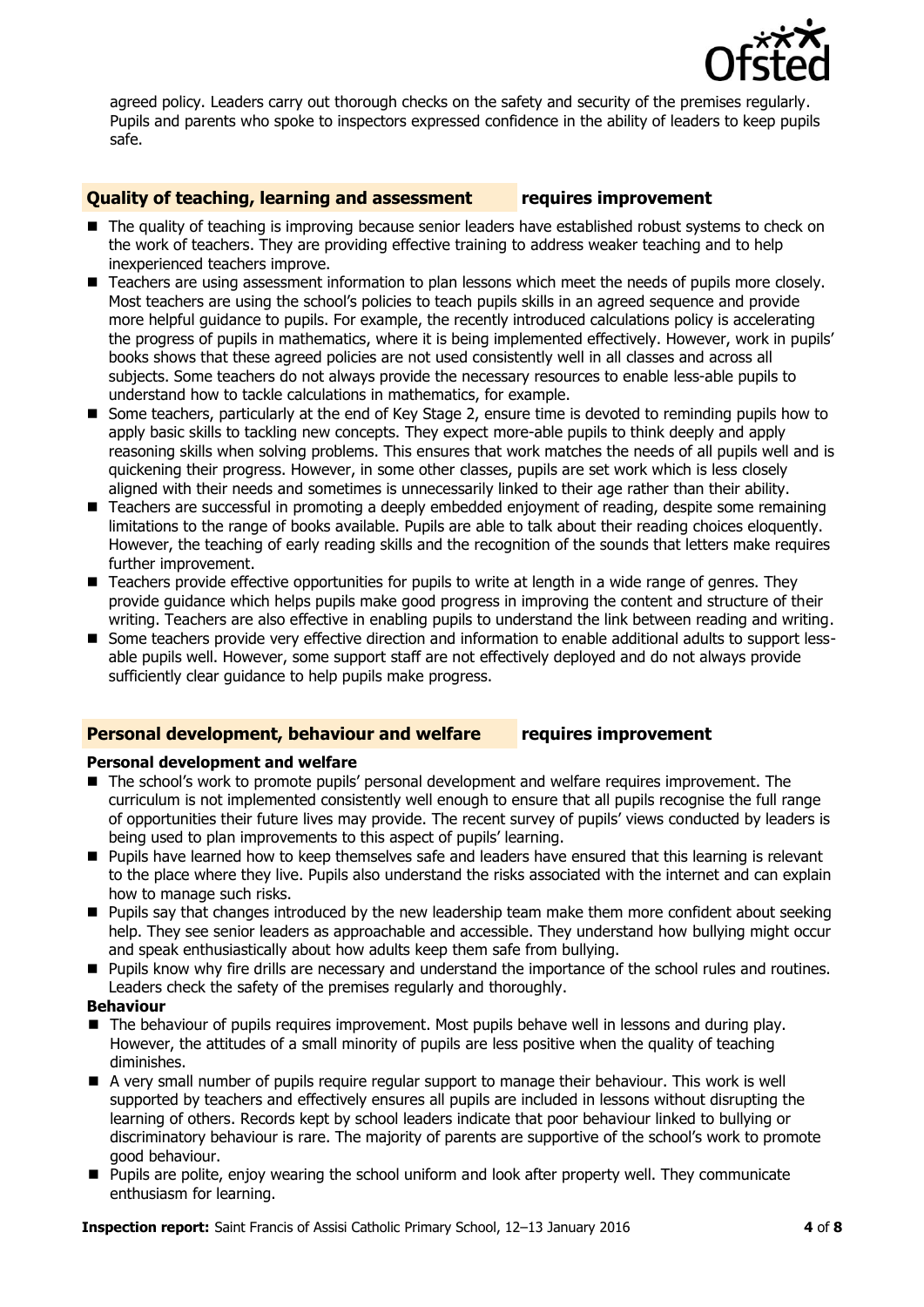

**Senior leaders have been effective in ensuring that staff and parents understand their responsibilities in** making sure pupils come to school on time and regularly. However, attendance and punctuality still require improvement because rates of attendance remain below the national average and persistent absence is too common.

### **Outcomes for pupils require improvement**

- Outcomes for pupils require improvement because standards in some subjects, such as mathematics and reading, are low.
- The most recent information collected by the school about outcomes for disadvantaged pupils shows that they are making better progress in nearly all year groups and gaps are closing. However, the gaps between the attainment of these pupils and others both in the school and nationally were wide in 2015.
- The proportion of pupils reaching the expected standard in phonics at the end of Year 1 was well below the national average in 2015. Pupils in the current school year are making better progress, but the teaching of phonics requires further improvement to enable pupils to catch up quickly.
- Standards in mathematics were too low in 2015. The proportion of pupils making the expected progress to reach the expected level of attainment by the end of Key Stage 2 was below the national average by some margin. Work seen in the current Year 6 classes demonstrates that progress is accelerating and standards are rising. However, pupils' progress in mathematics is less rapid in other parts of the school where teaching is less effective and requires further improvement.
- **Pupils make good progress in learning to write. The pace of their progress quickens as they move** through the school. All pupils who left the school in 2015 made the progress expected of them in Key Stage 2 and over half of them exceeded this.
- **Disabled pupils and those with special educational needs are making better progress in the current school** year as a result of more timely and thorough monitoring of the impact of additional support.
- A large proportion of pupils speak English as an additional language. Most make similar progress to other pupils in acquiring skills in reading and writing. Teachers who are less new to the school have received specialist training in helping pupils learn English as an additional language and put this to good use.

### **Early years provision requires improvement**

- A new leader for the early years took over in April 2015. She acted swiftly and effectively to introduce more accurate checks on the attainment of children on entry. These indicate that children often arrive at the school with skills and levels of development which are lower than those typical for their age. By the end of the Reception Year the proportion of children reaching a good level of development and well prepared for Year 1 is broadly in line with the national average. This represents an improvement in outcomes. However, current children's work seen during the inspection indicates that children's progress from their individual starting points requires improvement, particularly in reading and mathematics.
- The early years leader monitors the quality of teaching across the setting regularly, and provides opportunities for professional development. This includes using support provided at the partner school. However, outcomes for children currently in the setting show that they do not always receive clear and effective guidance to develop some of their emerging skills. Additional adults do not always explain how to use resources to the greatest effect or promote effective dialogue with children.
- The outdoor area offers a secure and intriguing space for children to continue their learning. However, it has not been developed to its full potential. The range of resources to promote early skills in reading, writing and mathematics outdoors is more limited than that seen indoors, which limits opportunities to extend children's learning, particularly for those who prefer to learn outdoors.
- **Parents spoken to during the inspection expressed confidence in the school's arrangements to keep** children safe in the setting. Children get along with each other well, look after equipment properly and demonstrate positive attitudes to learning.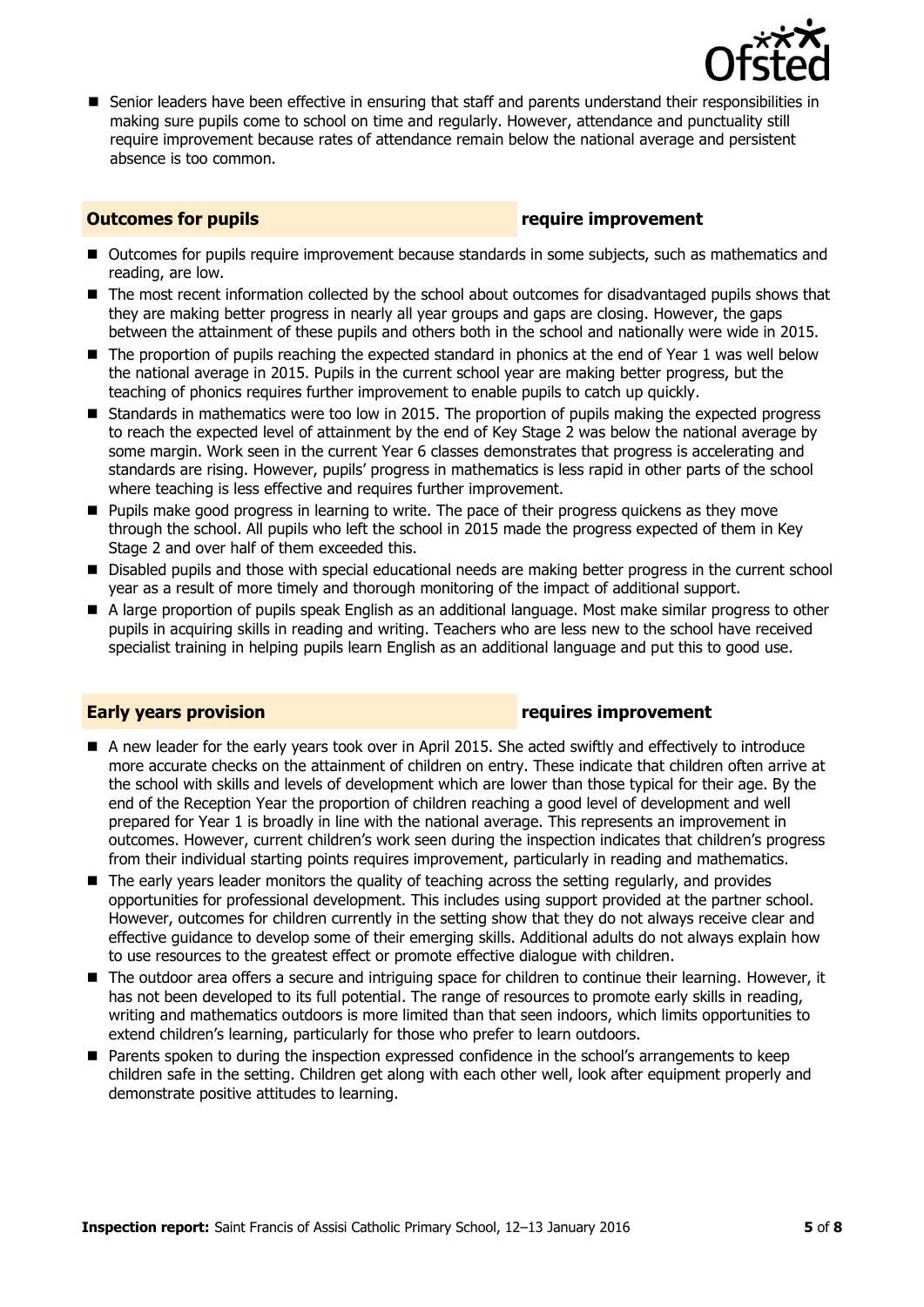

# **School details**

| Unique reference number  | 100494                 |
|--------------------------|------------------------|
| <b>Local authority</b>   | Kensington and Chelsea |
| <b>Inspection number</b> | 10006392               |

This inspection was carried out under section 8 of the Education Act 2005. The inspection was also deemed a section 5 inspection under the same Act.

| <b>Type of school</b>                      | Primary                     |
|--------------------------------------------|-----------------------------|
| <b>School category</b>                     | Voluntary aided             |
| <b>Age range of pupils</b>                 | $3 - 11$                    |
| <b>Gender of pupils</b>                    | Mixed                       |
| <b>Number of pupils on the school roll</b> | 295                         |
| <b>Appropriate authority</b>               | The governing body          |
| <b>Chair</b>                               | John Asgian                 |
| <b>Executive headteacher</b>               | Kathleen Williams           |
| <b>Telephone number</b>                    | 020 7727 8523               |
| Website                                    | www.franassisi@rbkc.sch.uk  |
| <b>Email address</b>                       | info@franassisi.rbkc.sch.uk |
| Date of previous inspection                | 11-12 May 2010              |

### **Information about this school**

- St Francis of Assisi Catholic Primary School is a larger than average-sized primary school. The early years has a single Nursery class offering part-time places and two Reception classes which children attend fulltime. There are three mixed year group classes in Years 1 and 2 and in Years 3 and 4, and two classes in both Year 5 and Year 6.
- The proportion of pupils from minority ethnic backgrounds is well above the national average. The proportion who speak English as an additional language is well above the national average.
- The proportion of pupils who are eligible for additional funding, the pupil premium, is above the national average. This is additional funding for pupils known to be eligible for free school meals or who are in the care of the local authority.
- The proportion of disabled pupils and those who have special educational needs is broadly average.
- The school meets the government's current floor standards for primary schools, which set the minimum expectations of pupils' attainment and progress.
- Governors are responsible for a breakfast club and after-school provision at the school.
- In September 2015 governors appointed an executive headteacher to lead and manage the school. She remains the substantive headteacher of a neighbouring successful primary school, but has a long term commitment to her role at this school. An informal support partnership exists between the two schools. Governors are working towards a more permanent collaboration. An associate headteacher , who has been appointed on an interim basis, leads and manages the school in the absence of the executive headteacher.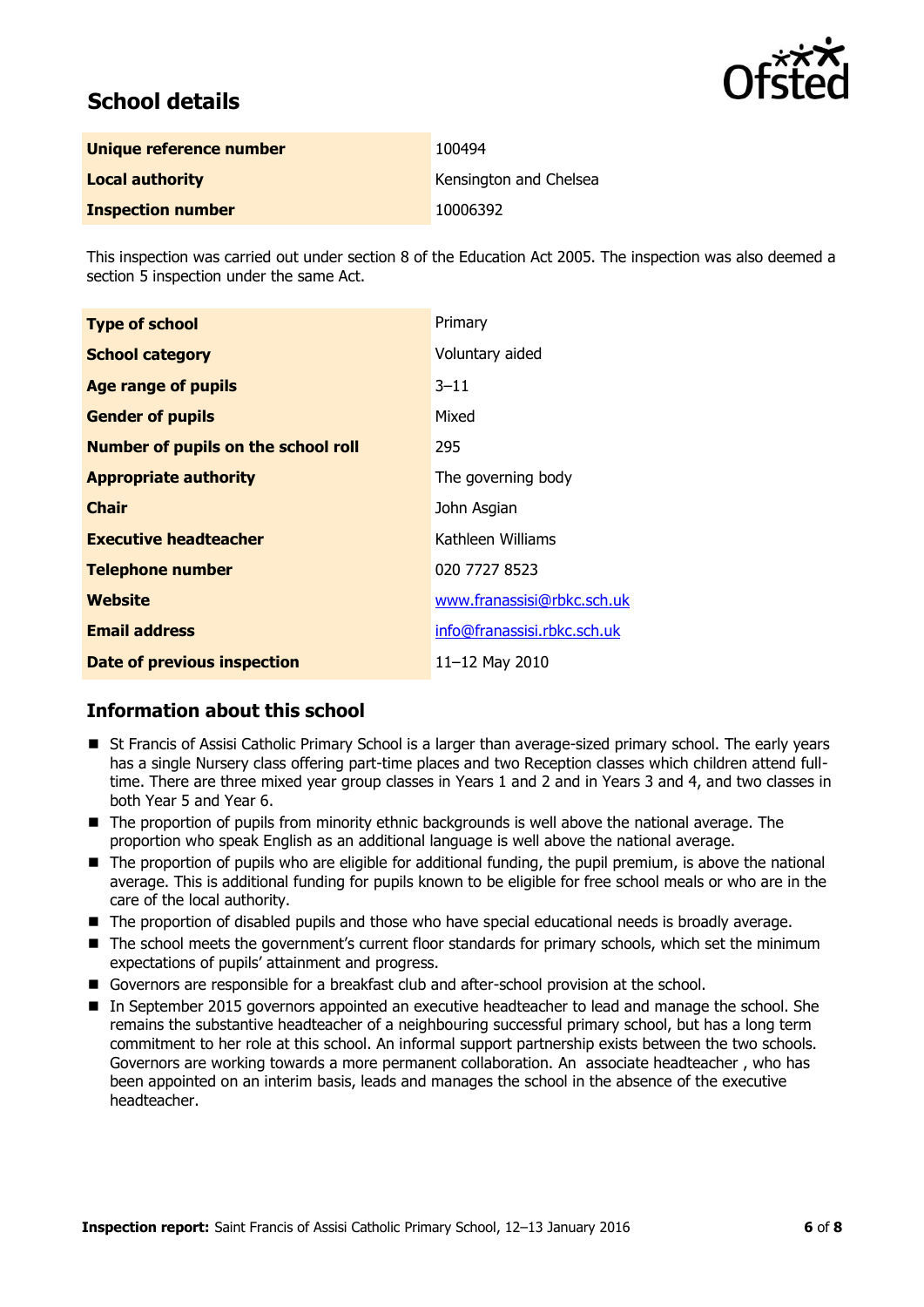

### **Information about this inspection**

- **Inspectors carried out observations in 14 lessons. The lead inspector conducted a tour of the school with** the associate headteacher.
- **Inspectors observed pupils at play and during the lunch break.**
- The lead inspector held discussions with a group of pupils and heard them read.
- The lead inspector spoke to a number of parents at the end of the first day of the inspection.
- Meetings were held with senior leaders, the leader responsible for monitoring the expenditure of the pupil premium and the leader responsible for disabled pupils and those with special educational needs.
- **Inspectors also met with members of the governing body and a representative of the local authority.**
- The inspection team reviewed a range of documents including the school improvement plan, documents related to safeguarding, records of meetings of the governing body and information about the outcomes for pupils.
- There were insufficient responses to the online parent questionnaire, Parent View, to be considered. However, inspectors considered outcomes of consultations and surveys of the views of parents and pupils provided by the school. They also spoke to parents who expressed a wish to speak with them during the inspection.

### **Inspection team**

Andrew Wright, lead inspector **Her Majesty's Inspector David Bryant Community Community Community Community Community Community Community Community Community Community Nicholas Cornell Nicholas Cornell Nicholas Cornell Ofsted Inspector** Edison David **Contact Contact Contact Contact Contact Contact Contact Contact Contact Contact Contact Contact Contact Contact Contact Contact Contact Contact Contact Contact Contact Contact Contact Contact Contact Contact**